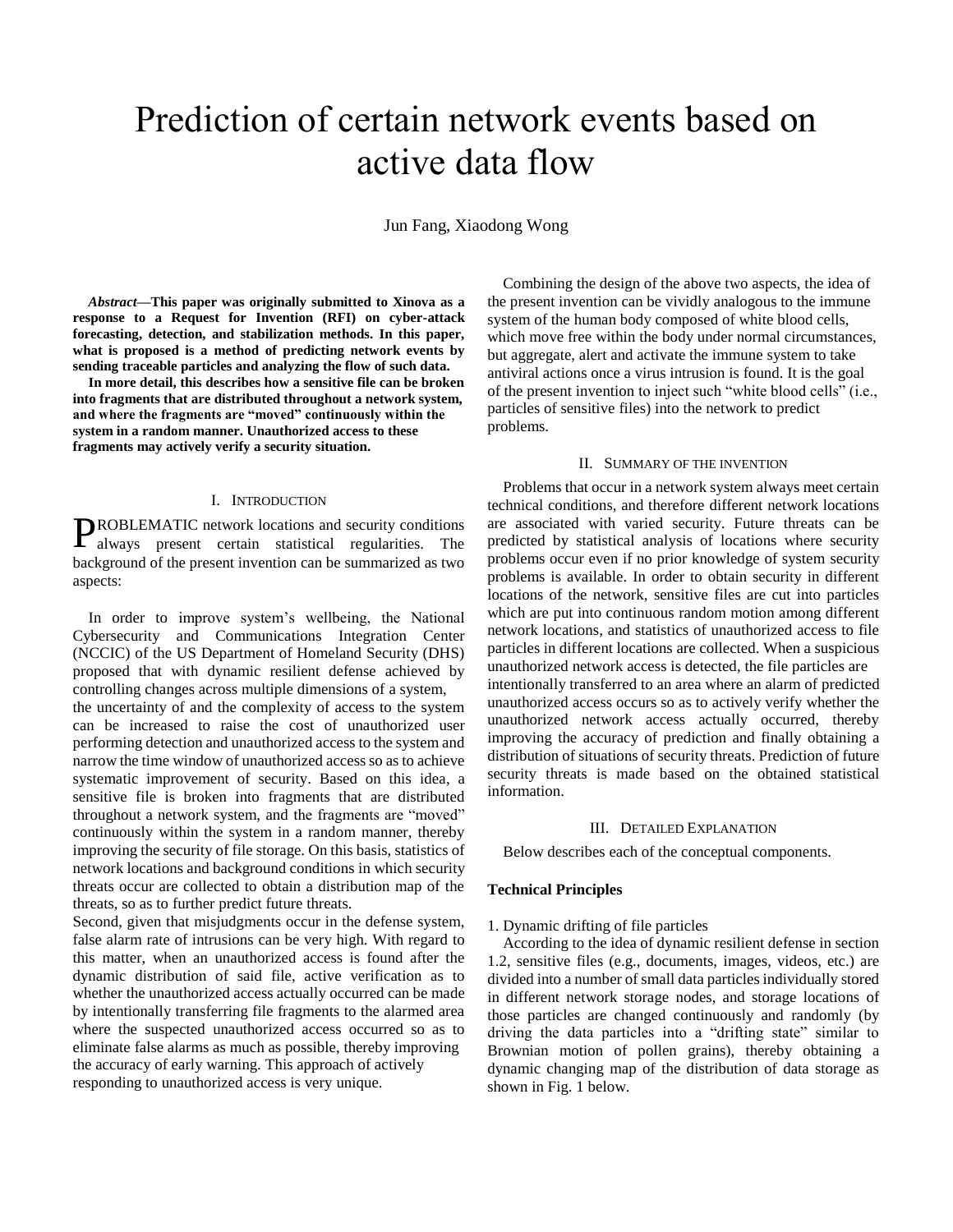

Fig. 1: schematic of random movement of file particles

When an unauthorized user (malignant) tries to detect, access and corrupt a data particle, information such as the location and time of the network node where the particle is situated is recorded. Security of properties of network locations are obtained by statistical calculation for a period of time, and locations where future security threats may possibly occur are predicted.

## 2. Active verification of threats of unauthorized access

If the abovementioned dynamic drifting mechanism of file particles detects unauthorized access somewhere in the network, in order to reduce the false alarm rate, the present invention provides a mechanism to actively direct more file particles to the location where unauthorized network access is detected (provided that main file information will not be divulged). Following the logic of the unauthorized user, he/she will certainly take further actions to access the information without authorization to expand the result, and will therefore try to exploit the newly added file particles furthermore. The defender can effectively verify the unauthorized access based on recurrence of such unauthorized access.

### 3. Centerless distributed design

In order to improve the robustness and security of the system, the security detection mechanism devised in the present invention adopts a centerless distributed structure. The method adopted is to let the network nodes to announce their trust relationships and form trust and dependency among them, such that tampering of information will be detected immediately. This centerless distributed structure has the property of nonrepudiation by being able to ensure mutual trust among the nodes and decentralize system risks.

**Technical advantages**. The method avoids complex analysis of unauthorized access to the network itself, but instead correlates the prediction of unauthorized network access to the statistic regularities of unauthorized access to sensitive data particles, and is therefore able to resolve the problem of predicting current unauthorized access without introducing more advanced technologies.

Advantages of the present invention are as follows:

- 1. Technology cost of prediction is reduced;
- 2. The present invention is universally applicable;

3. The present invention makes use of the technical advantage of dynamic defense so that the security of the flowing sensitive data itself is guaranteed.

4. The approach of security testing through active verification improves the accuracy of prediction;

5. A centerless distributed structure is adopted to bring high credibility to the system;

6. Other advantages, including: the ability to develop upperlevel applications, etc., are provided.

In summary, the present solution has provided a necessary and feasible invention with great potential of market value.

With the method of the present solution, sensitive files are cut into small particles, and those particles are switched between a random motion state and an active motion state based on unauthorized access in a network. Statistics of the security of network locations is collected by observing and counting unauthorized access to the particles, and prediction of network threats is made on the basis the statistical data. A schematic of the whole process is as follows:



Fig. 2. Schematic of the described method

In the present invention, sensitive files are firstly divided into file particles, and those file particles are randomly moved among network nodes. Detection of unauthorized access to the file particles adopts a distributed design. If a certain file particle is detected to be suspiciously accessed without authorization, a number of other file particles are moved to the node where unauthorized access occurred so as to intensively monitor the node and thereby verify the unauthorized access. If the verification passes certain conditions, a security alert is issued.

The specific process of the method is shown in the figure below.



Fig. 3. Flowchart of the method.

The specific implementation of the method comprises the following steps.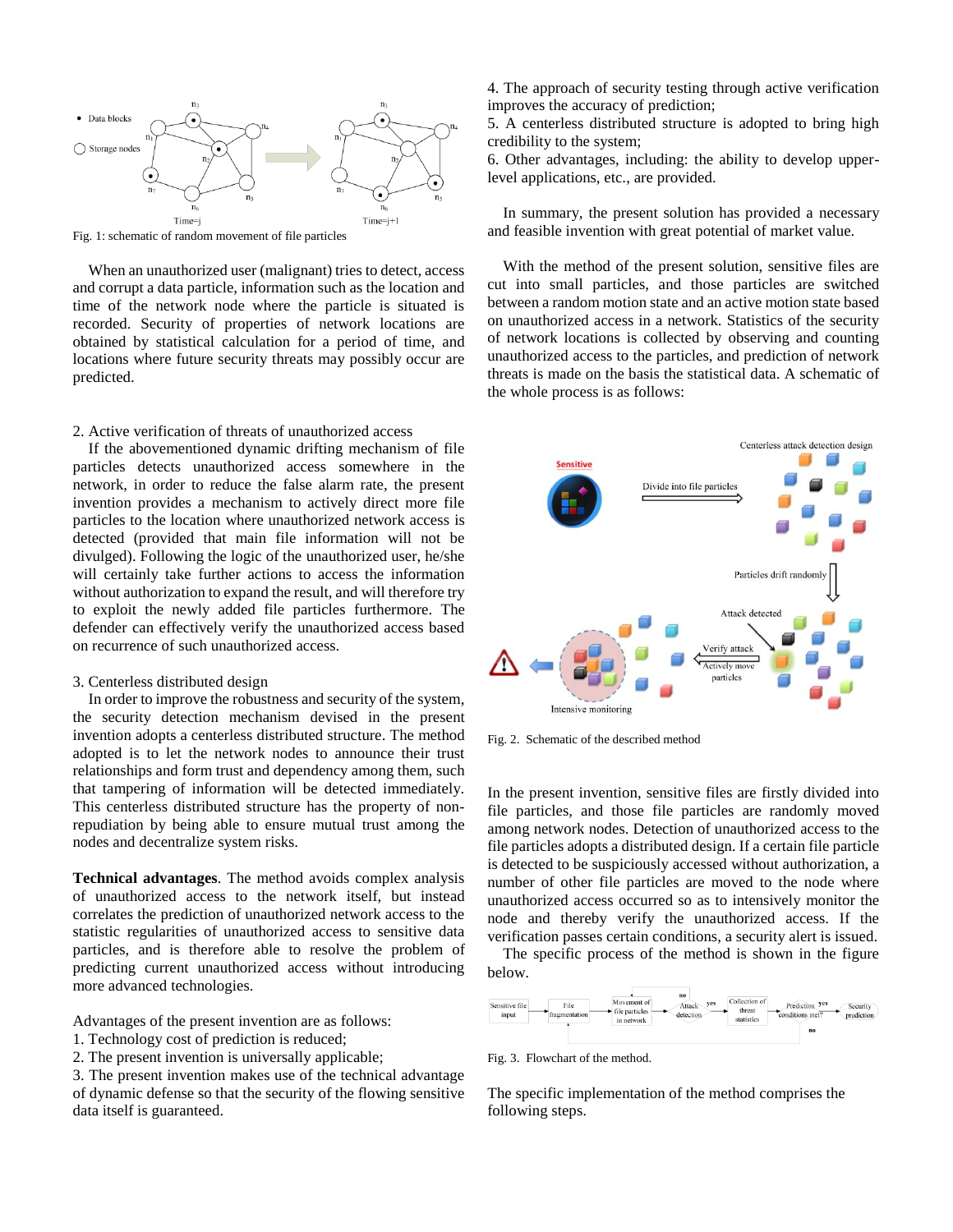1. File input.

A to-be-protected file containing sensitive information is imported into the system.

In order to make the sensitive file to be tempting to attract an unauthorized user, the file is selected in the following way (but not limited thereto).

Sample files that have been exposed in unauthorized access events are collected, from which attribute features thereof are extracted. Similarity (or correlation) between the sample files and candidate files is calculated, and a number of candidate files with the largest similarity or correlation value are taken as bait files.

$$
r(S,d) = Max(\sum_i sim(s_i,d))
$$

where  $S \in s_i$ , S is the sample set, and d is a candidate file. If the system resources are sufficient, all the files that are desired to be protected can be treated by the following steps at a certain calculation and storage cost. In the actual implementation, files can be chosen with a certain probability so long as the accuracy of security prediction can be improved.

# 2. File fragmentation

The above files are divided into a number of data particles. Suppose that D is a target file and  $p_1, \dots, p_i, \dots, p_n$  are the divided data particles (where n is an integer, and  $n \gg 1$ ), the size of  $p/$ must ensure that no meaningful information can be obtained from the plaintext thereof. The format of p/ is defined as follows:

|  |  |  |  | ID   date   address   data   Ending flag   CRC |  |  |  |  |  |
|--|--|--|--|------------------------------------------------|--|--|--|--|--|
|  |  |  |  |                                                |  |  |  |  |  |

- wherein ID represents an identifier (or serial number) of p/, such that management nodes
- identify each data particle by its ID and perform data reconstitution upon request from a user;
- date represents the time at which  $p_i$  is created and the time it arrives at the next node, and serves as timestamps for determining unauthorized access;
- address represents the IP address of the storage node in which  $p_i$  is located;
- data represents the content of  $p_i$ ;
- ending flag indicates the end of the transmission of  $p_i$ (0 indicates there are subsequent data packets, whereas 1 indicates no subsequent data packet is present); and
- CRC can be error-checked by hashing.

The above parameters can be classified as fixed values and variable values: the fixed values including ID and data remain constant throughout the lifecycle of each data particle; while the variable values including date, address, ending flag and CRC are always changing after the data particles begins to drift.

For the balance between security and attraction, the file is fragmented in the following way:

The information entropy of the data portion is kept within an interval, i.e., [h2, h7], where h2 and h7 are the lower bound and upper bound of entropy, respectively. That is, the information entropy of the data portion has to attract a hacker's interest while not divulging too much information. This

can be achieved by control the length of information content in the data portion.

The entropy is calculated as follows:

$$
H(data) = \sum log_2(p_i)
$$

where  $p_i$  is the probability value of words/symbols/identifiers in the data portion.

# 3. Movement of file particles

After the file fragmentation, each data particle needs to randomly and irregularly jump among different storage nodes, i.e., perform data drifting. Storage locations of the data particles are different in different periods of time (the allocation of storage locations is random).

# 4. Detection of unauthorized access

The status of unauthorized access to the file particles themselves is detected in every intermediate state during the movement of the file particles.

Integrity: whether there is any addition, deletion or modification to a particle.

Availability: whether a particle is quarantined, interrupted or delayed.

Controllability: whether password protect is compromised.

Credibility: whether the trusted attributes of the data are compromised.

If the unauthorized access involves a certain file particle, the location where the access occurred is recorded into threat statistics.

Distributed detection nodes (can coincide with existing storage nodes) are deployed in the network while the file particles are flowing among different nodes during their movement. The file attributes are detected using the detection nodes to find out unauthorized access behavior.

A file particle f is taken as an example.

Integrity: the hash value of the data particle is detected, and data analysis is performed when the hash value does not match the hash value of intercepted data. If the probability of occurrence is greater than the bit error rate of the communication channel, unauthorized access by a hacker is confirmed.

The integrity of f is recorded using  $f^a$ , such that  $f^a = 0$  if the integrity is not compromised, or  $f^a = 1$  otherwise.

Availability: data particles within a segment of the network are sampled per unit time. If the delay of the sampling exceeds